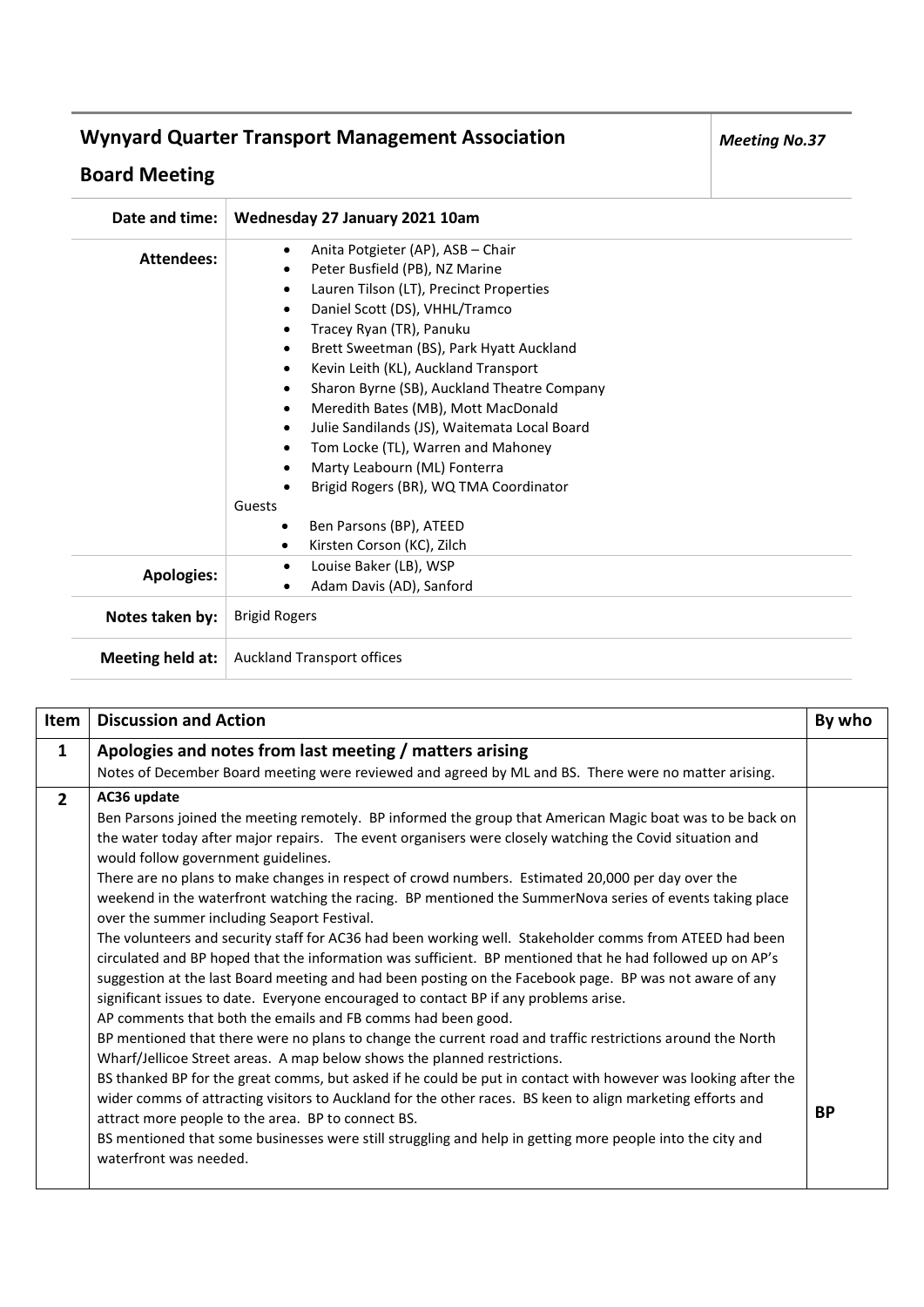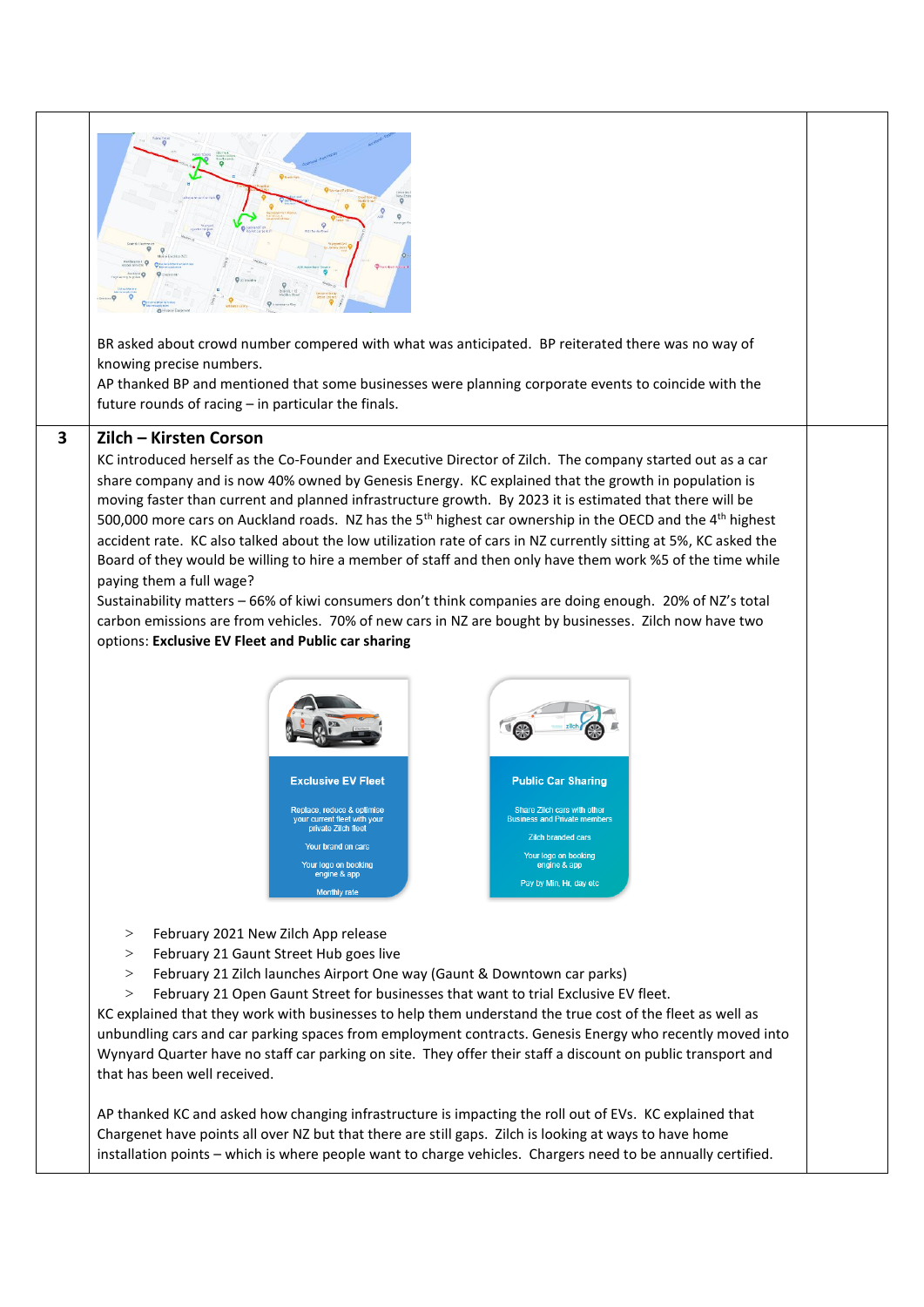|   | KC made mention of the need to have EV wiring put into all new residential and commercial building as<br>retrofitting is very costly.<br>BS expressed interest for this hotel guests that it could be an easy way of getting from the airport to the hotel.<br>Guest might also wish to use an EV while they are staying at the Park Hyatt.                                                                                                                                                                                                                                                                                                                                                         | KC/BS     |
|---|-----------------------------------------------------------------------------------------------------------------------------------------------------------------------------------------------------------------------------------------------------------------------------------------------------------------------------------------------------------------------------------------------------------------------------------------------------------------------------------------------------------------------------------------------------------------------------------------------------------------------------------------------------------------------------------------------------|-----------|
|   | ML asked if hybrids might be better to use on longer journeys are EVs have a lower range. KC mentioned that<br>the new Konas in the fleet have a range of 450km.                                                                                                                                                                                                                                                                                                                                                                                                                                                                                                                                    |           |
|   | A copy of KC's presentation is attached with the notes of the meeting. KC can be contacted on<br>Kirsten.corson@zilch.nz 0800 2 ZILCH or www.zilch.nz                                                                                                                                                                                                                                                                                                                                                                                                                                                                                                                                               |           |
| 4 | <b>Updates</b><br>Chair<br>AP mentioned that John Dawson from ACE had said that if any Board members had questions they could<br>contact him directly.<br>AP is currently finalising the signatories for the TMA bank account. This involves removing some previous<br>Board members and replacing them with MB and LB.<br>Waitematā Local Board update                                                                                                                                                                                                                                                                                                                                             |           |
|   | JS reported that the Local Board will be consulting on the Auckland Council Long Term Plan between 22 Feb<br>and 22 March 2021. JS explained that it is quite a complicated document. As the Council has seen dramatic<br>cuts in income due to Covid 19 there are impactions for all sorts of projects. 9 March there is an opportunity<br>to present to the Local Board directly. BR & JS to catch up to discuss.                                                                                                                                                                                                                                                                                 | BR/JS     |
|   | <b>Auckland Transport</b><br>KL reported that February was cycling month and events were planned across Auckland - including the Bike<br>Challenge - the next event in WQ is 28 January (VXV). Wynyard Quarter has been established as a participant<br>group. Full details can be found on the following website - https://www.lovetoride.net/auckland                                                                                                                                                                                                                                                                                                                                             |           |
|   | KiwiRail train track repairs due to be completed by early March, which will mean trains can return to regular<br>speeds and frequency                                                                                                                                                                                                                                                                                                                                                                                                                                                                                                                                                               |           |
|   | Puhinui Airport Station - on track for May/June. With new electric bus fleet to and from the<br>airport. Britomart to the airport for the cost of a flat white!                                                                                                                                                                                                                                                                                                                                                                                                                                                                                                                                     |           |
|   | New bus electric fleet. Waiheke is 1005 electric now along with the Airport Link. The City Link service will be<br>electric by April. The first hydrogen bus in Australasia starts in Auckland in February.                                                                                                                                                                                                                                                                                                                                                                                                                                                                                         |           |
|   | New PT subsidy product. Positive results with Genesis (so far), who have offered all staff a discount on public<br>transport as part of their relocation to WQ. This concept has been extended to another corporate client in<br>March. Packaging up a product for businesses to progressively bring to market from May 2021                                                                                                                                                                                                                                                                                                                                                                        |           |
|   | Panuku<br>Beaumont Street upgrade - Panuku has been working with AT on the initial concept AT is currently reviewing<br>with key stakeholders (marine industry and existing development partners) to test parking, access and<br>movement. AP asked about the ongoing plans for bus layovers in WQ. BR to follow up with TR.                                                                                                                                                                                                                                                                                                                                                                        | <b>BR</b> |
|   | The Tram loop (Daldy, Jellicoe, Halsey, Gaunt Streets) will run every Sunday, Saturdays over a long weekends<br>and on public holidays from 10am - 4pm. There will be a trial around loop will run Thursday, 28 January from<br>10.30am. The start date for operating the trams is still to be finalised (further notifications to be advised).<br>There are 3 dedicated tram stops (outside Hyatt, Gaunt and top of Daldy Streets). Signs are soon to be installed<br>to identify the tram stops (Sat, Sun and Public Holidays keep clear during operating hours and 5m Loading<br>Zones at other times).<br>BS expressed concern about safety with the tram running right outside the Park Hyatt. |           |
|   |                                                                                                                                                                                                                                                                                                                                                                                                                                                                                                                                                                                                                                                                                                     |           |